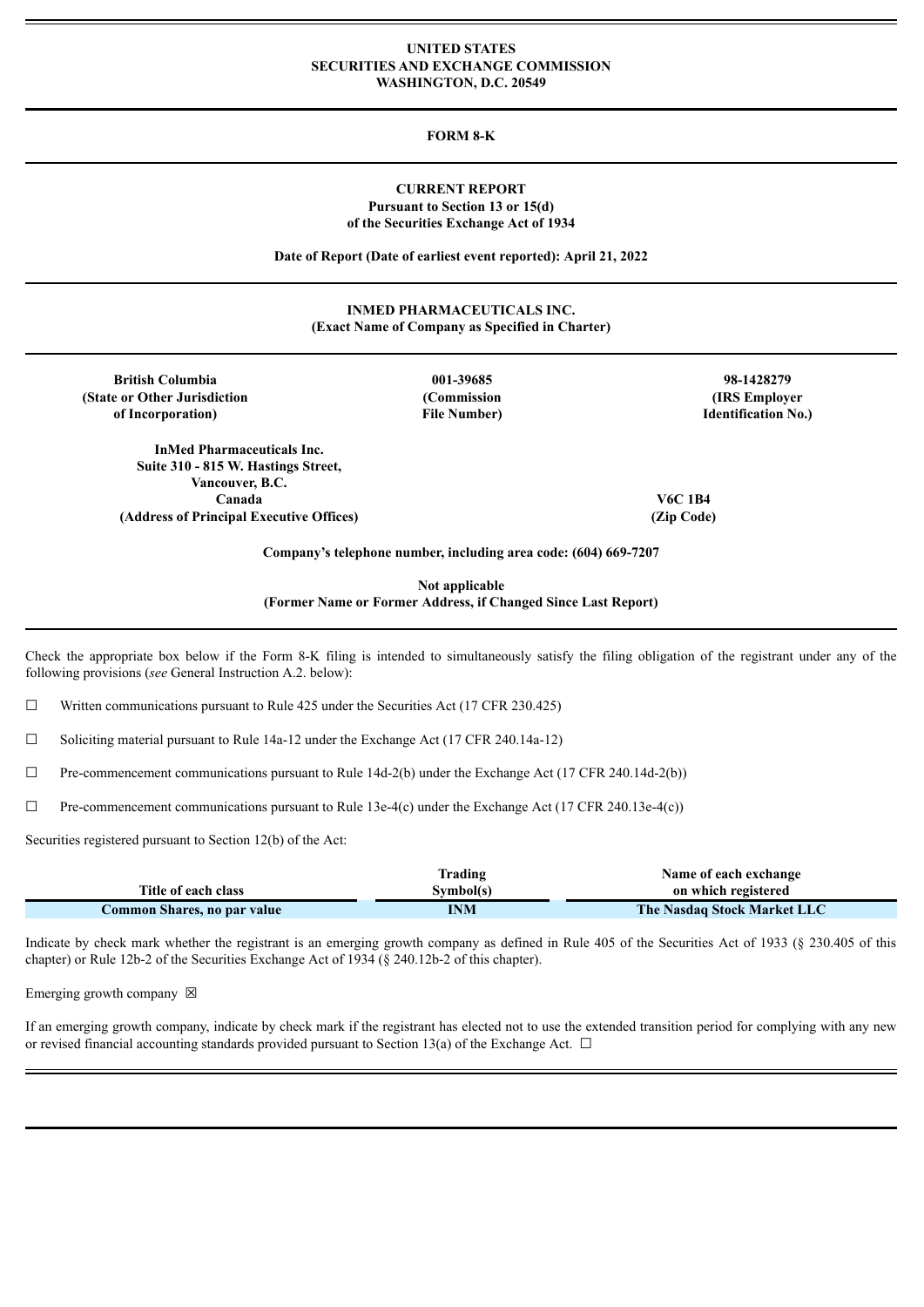# **Item 7.01 Regulation FD Disclosure.**

On April 21, 2022, the Company announced that it has launched B2B sales of the rare cannabinoid cannabidivarin ("CBDV") to wholesalers, suppliers and end-product manufacturers in the health and wellness sector through its US subsidiary, BayMedica LLC.

The information set forth in this Item 7.01, including Exhibits 99.1, is being furnished and shall not be deemed "filed" for purposes of Section 18 of the Securities Exchange Act of 1934, as amended (the "Exchange Act"), or otherwise subject to the liabilities of that section. The information set forth in this Item 7.01, including Exhibit 99.1, shall not be deemed incorporated by reference into any other filing under the Securities Act of 1933, as amended, or the Exchange Act, except as shall be expressly set forth by specific reference in such a filing.

# **Item 9.01. Financial Statements and Exhibits.**

(d) Exhibits:

The following exhibits shall be deemed to be furnished, and not filed:

| Exhibit |                                                                                                         |
|---------|---------------------------------------------------------------------------------------------------------|
| No.     | <b>Description</b>                                                                                      |
| 99.1    | News release, dated April 21, 2022                                                                      |
| 104     | Cover Page Interactive Data File (embedded within the Inline XBRL document and included as Exhibit 101) |

1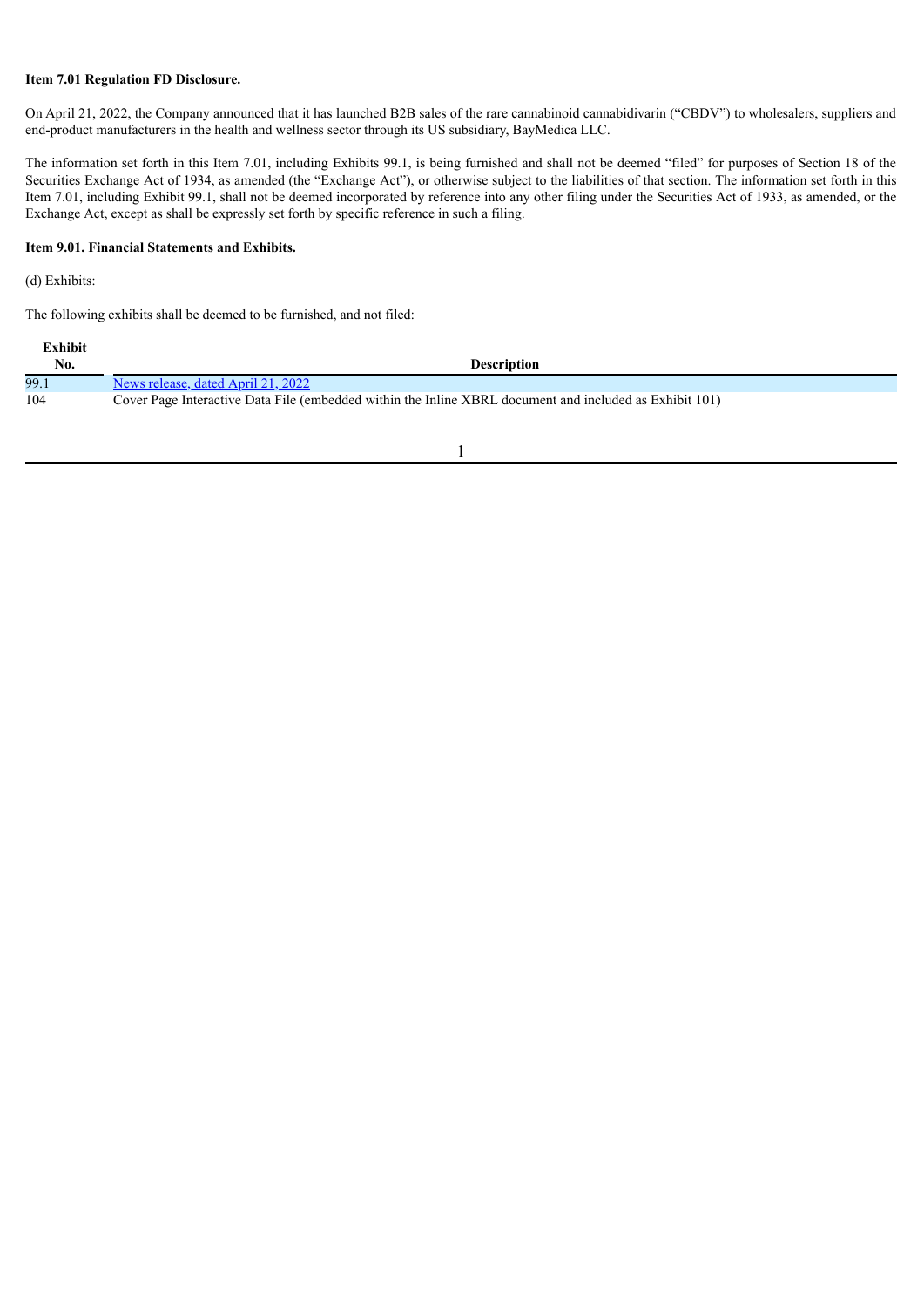# **SIGNATURES**

Pursuant to the requirements of the Securities Exchange Act of 1934, the registrant has duly caused this report to be signed on its behalf by the undersigned hereunto duly authorized.

INMED PHARMACEUTICALS INC.

Date: April 21, 2022 By: /s/ Brenda Edwards

Brenda Edwards Interim, Chief Financial Officer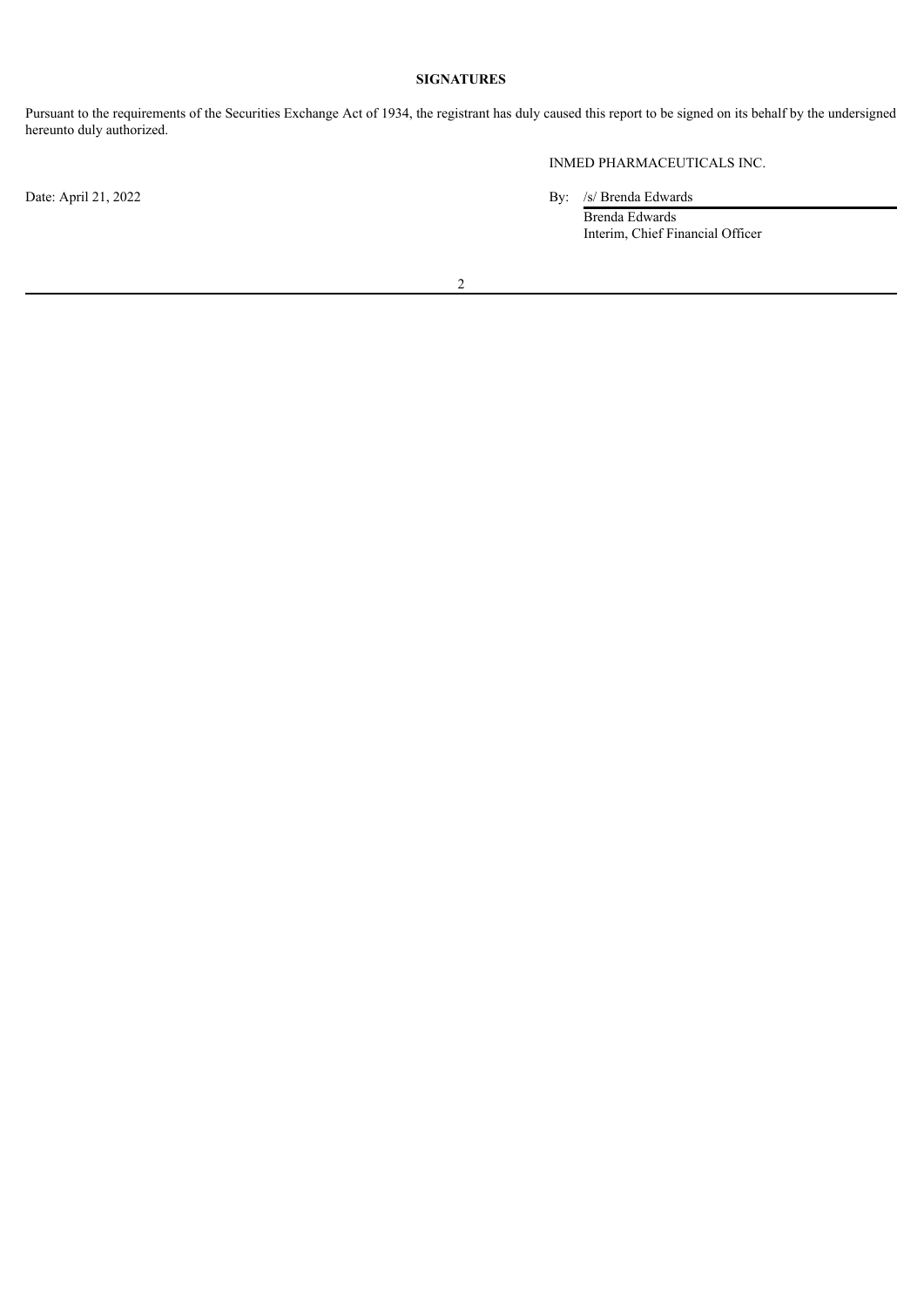**NASDAQ: INM**

<span id="page-3-0"></span>

Suite 310-815 W. Hastings St. Vancouver, BC, Canada V6C 1B4 Tel: +1.604.669.7207 Email: info@inmedpharma.com www.inmedpharma.com

### **InMed Commercializes Cannabidivarin (CBDV), Expanding its Rare Cannabinoid Portfolio for the Health and Wellness Sector**

- *Expands rare cannabinoid portfolio beyond current CBC and CBT*
- *Releases White Paper outlining research into the therapeutic potential of CBDV*

Vancouver, BC and South San Francisco, CA – April 21, 2022 – **InMed Pharmaceuticals Inc.** ("InMed" or the "Company") (Nasdaq: INM), a leader in the research, development, manufacturing and commercialization of rare cannabinoids, is pleased to announce it has launched B2B sales of the rare cannabinoid cannabidivarin ("CBDV") to wholesalers, suppliers and end-product manufacturers in the health and wellness sector through its US subsidiary, BayMedica LLC.

"Ensuring a reliable, large volume source of highly pure, bioidentical CBDV is an important step forward in the health and wellness sector. CBDV has been researched for its therapeutic potential in several disease areas such as autism spectrum disorder," said Shane Johnson, MD, SVP and General Manager of BayMedica. "Whether you are a researcher or product developer at a multinational consumer package goods ("CPG") company, the ability to access highly pure and consistent active ingredients, free from contaminants typically found in plant-sourced cannabinoids such as pesticides, heavy metals, or potentially even THC, is a fundamental requirement. BayMedica's cannabinoid manufacturing technologies provides exactly that value and we are excited to continue to introduce to the market additional rare cannabinoids that have previously not been abundantly accessible, including adding THCV to our portfolio in the immediate future."

### **CBDV – An important twist on CBD**

CBDV is a non-intoxicating rare cannabinoid that has a similar molecular structure to CBD but with two fewer carbon atoms on its sidechain, resulting in important differences in activity. The BayMedica team has curated a collection of scientific research studies on the physiological and potential therapeutic properties of CBDV. CBDV is one of the most studied rare cannabinoids and has been the subject of research in autism, epilepsy, acne, alopecia, inflammatory bowel disease, nausea, and pain. CBDV is also currently being studied in a number of clinical trials including autism, Prader-Willi Syndrome, and attention deficit hyperactivity disorder (ADHD). Click here to download the white paper.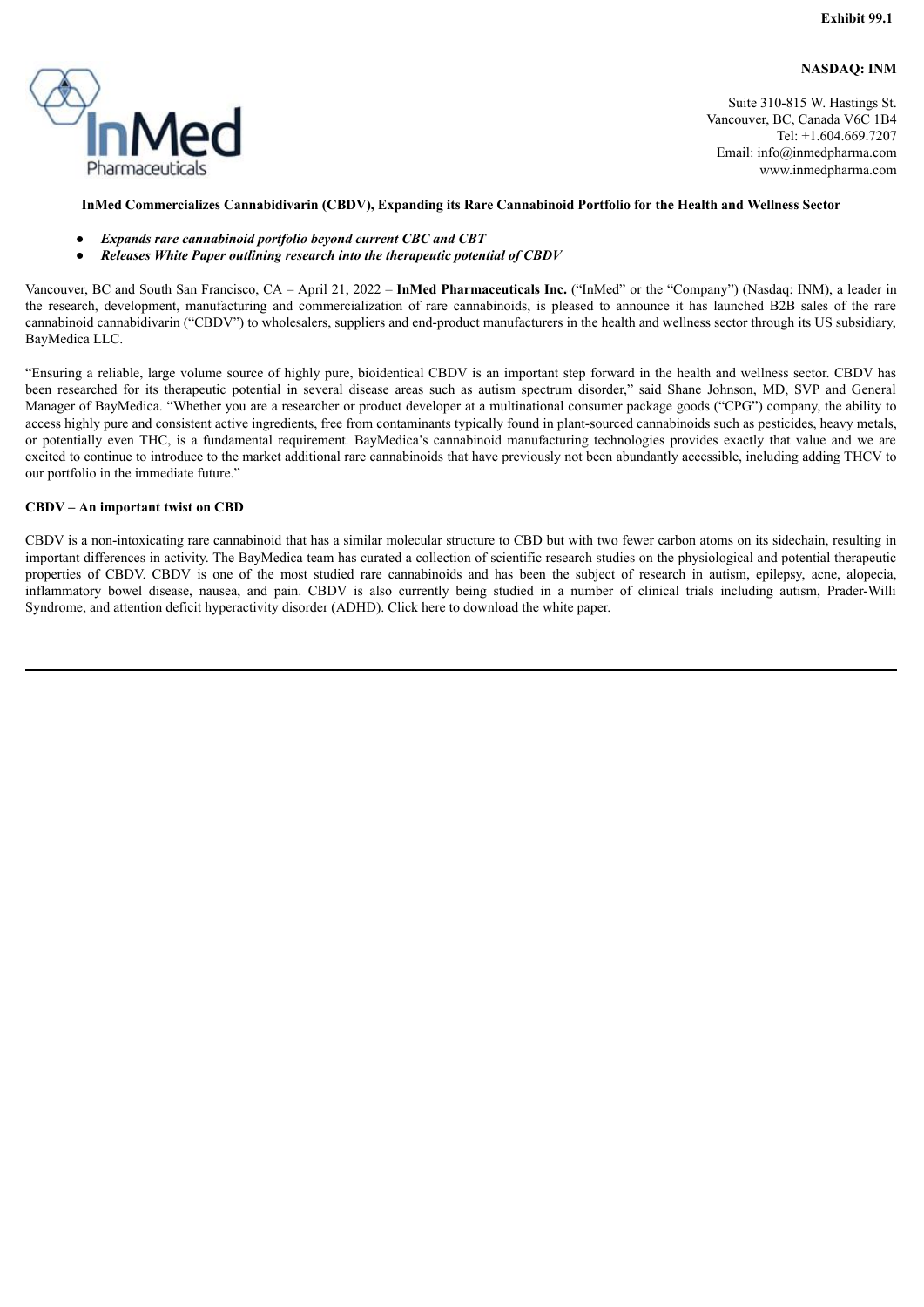### **BayMedica – We do cannabinoids differently**

BayMedica manufactures rare cannabinoids through novel synthetic methods that ensure reproducible quality and purity. The Company's products are manufactured under food-grade GMP (Good Manufacturing Practice) standards for the health and wellness sector, and are bioidentical to plant-derived compounds. These cannabinoids can be custom formulated for a variety of consumer health and wellness applications including supplements, nutraceuticals, cosmetics and animal health. Utilizing reproducible processes guarantee the purity and consistency of our cannabinoids each and every time. Furthermore, these production methods can be scaled up to meet demand to ensure that clients have an ongoing source of cannabinoids without supply chain concerns.

#### **Increasing demand for rare cannabinoids**

As research continues to identify the unique characteristics of cannabinoids beyond THC and CBD, the use and acceptance of all cannaboinds is poised to grow significantly over the coming months and years. Key indicators that point to significant growth include online analytics, emerging trends in the regulated hemp and marijuana sectors, and R&D among multinational CPGs. Reports such as the December 2021 Grand View Research report, that predicts the retail market for rare cannabinoids will reach US\$26 Billion by 2028, adds to the growing body of data.

By establishing a reliable supply of these rare cannabinoids at commercial scale, innovative product manufacturers and consumer brands now have the ability to deliver improved and differentiated products via product line extensions and formulations designed to increase the performance of their products.

For more information on how to purchase CBDV and other rare cannabinoids, please reach out to the BayMedica sales team at: orders@baymedica.com

Learn more about BayMedica's products:

Minor Cannabinoids CBC CBDV THCV CBT | BayMedica

About InMed: InMed Pharmaceuticals is a global leader in the research, development, manufacturing and commercialization of rare cannabinoids. Together with its subsidiary BayMedica LLC, the Company has unparalleled cannabinoid manufacturing capabilities to serve a spectrum of consumer markets, including pharmaceutical and health and wellness. InMed is also a clinical-stage company developing a pipeline of rare cannabinoid therapeutics and dedicated to delivering new treatment alternatives to patients that may benefit from cannabinoid-based pharmaceutical drugs. For more information, visit www.inmedpharma.com and www.baymedica.com.

### **Investor Contact:**

Colin Clancy Senior Director, Investor Relations T: +1.604.416.0999 E: cclancy@inmedpharma.com